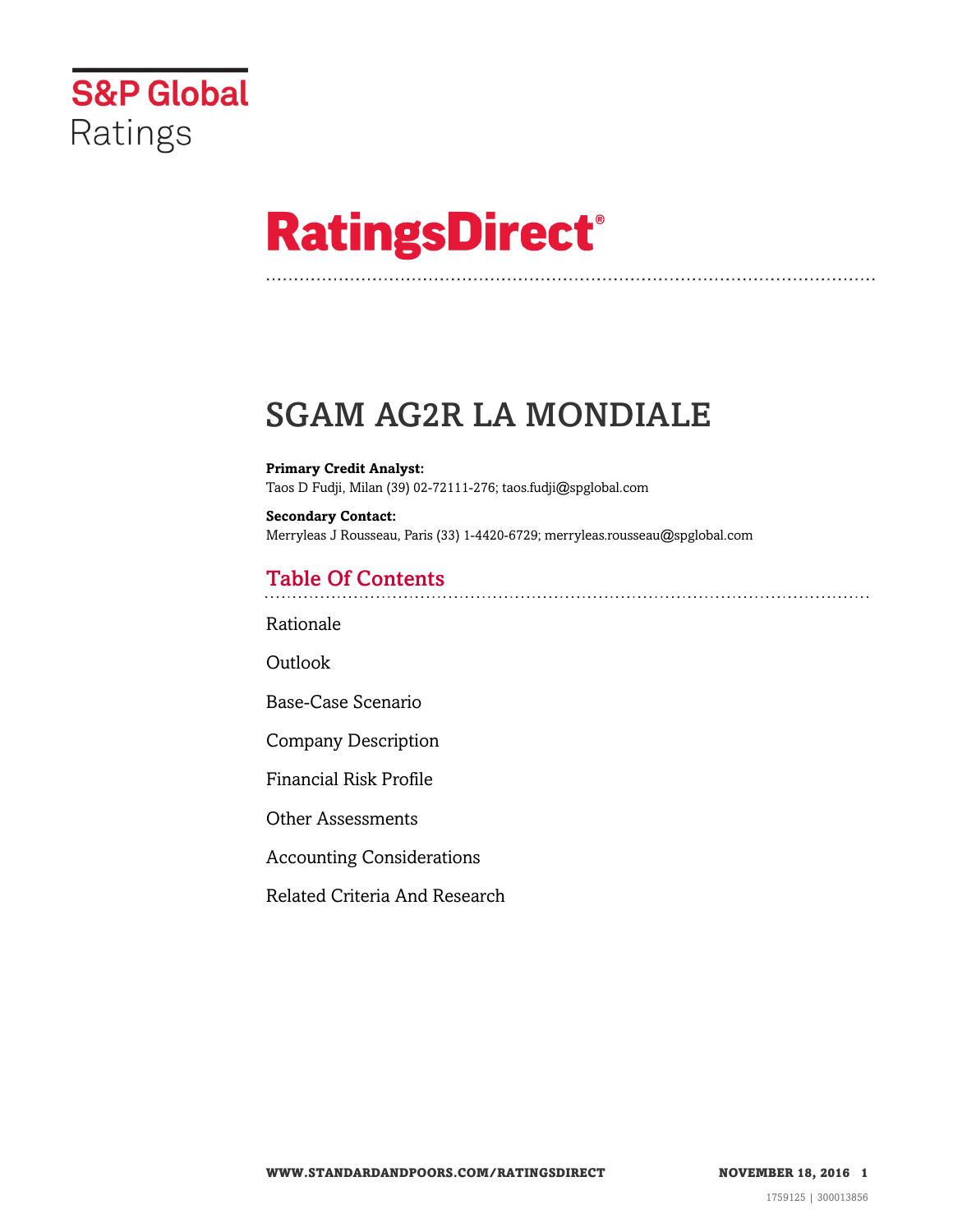## SGAM AG2R LA MONDIALE



\*Stand-alone credit profile.

<span id="page-1-0"></span>See Ratings Detail for a complete list of rated entities and ratings covered by this report.

## Rationale

#### **Business Risk Profile: Strong**

- SGAM AG2R LA MONDIALE (AG2R LM) is a large and diversified French life and protection insurance group, with gross premiums written (GPW) totaling more than €10 billion.
- AG2R LM's core entity La Mondiale has a strong brand and leading positions in high-net-worth individual savings, self-employed, and group pension contract segments.
- La Mondiale has higher-than-domestic-peers' premium derived from unit-linked life policies.
- With the integration of Réunica, AG2R LM has consolidated its position as the No. 3 health insurance provider and No. 2 provider for long-term care in France.

## **Financial Risk Profile: Upper Adequate**

- Capital and earnings are forecast to remain at moderately strong levels, supportive of current ratings, over the next three years.
- Sensitivity to interest rates deriving from pensions activity is higher than that of peers, which could lead to higher volatility in capital and earnings.
- AG2R LM's adequate financial flexibility reflects a proven ability to access debt markets.

## **Other Factors**

- We consider AG2R LM to have adequate enterprise risk management and satisfactory management and governance.
- We believe AG2R LM has exceptional liquidity, in line with that of most peers.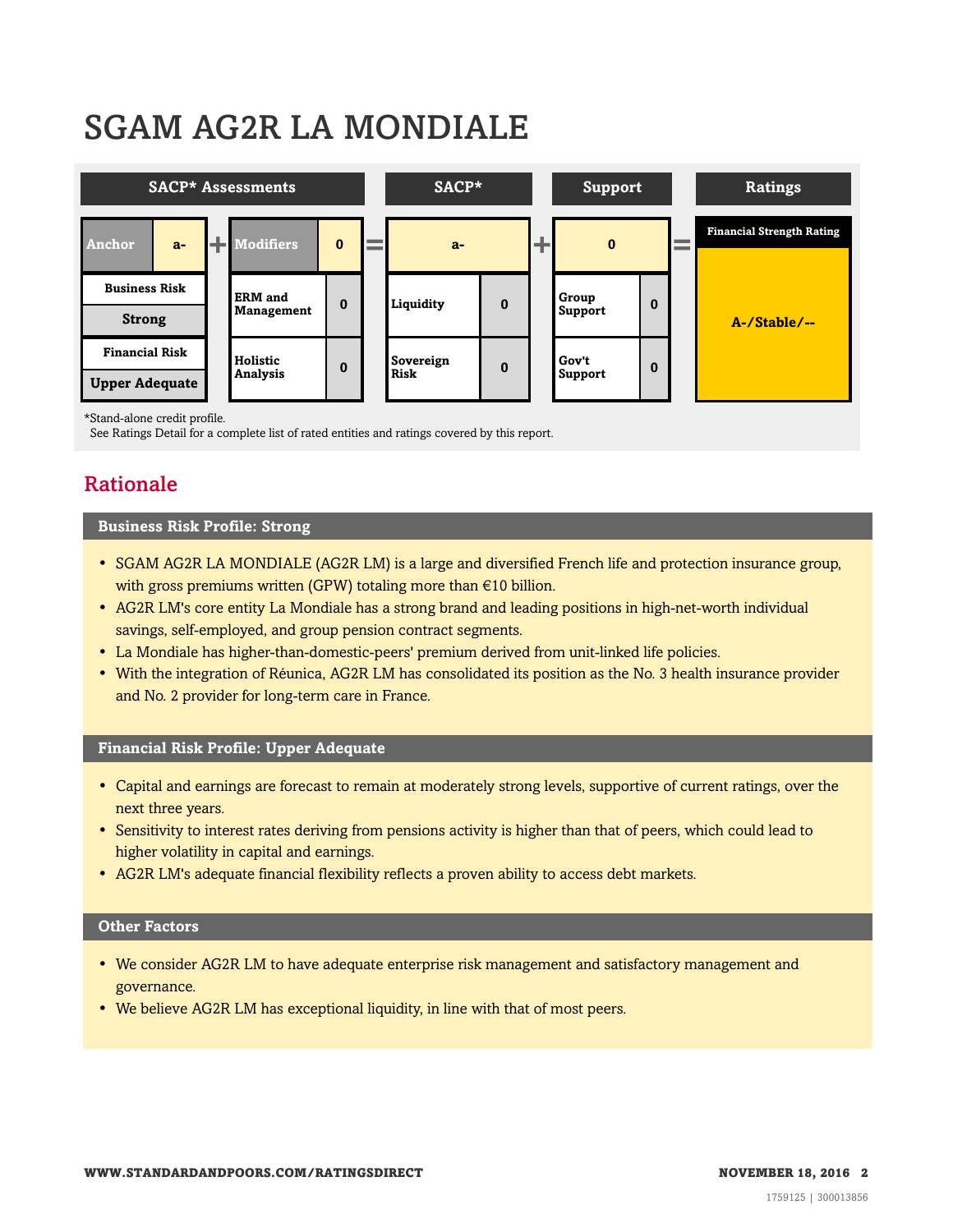### **Outlook: Stable**

The stable outlooks on AG2R LM's subgroups AG2R Réunica Prévoyance and La Mondiale indicate that we expect both entities to become a full prudentially regulated group under Solvency 2 and maintain group-wide consolidated capital adequacy below but relatively close to the 'A' level. We also expect that AG2R will continue to restore its technical profitability and that La Mondiale will continue to reduce its sensitivity to interest rates by further shifting the product mix toward unit-linked contracts.

## Downside scenario

We could lower the ratings over the next two years if:

- AG2R LM's capital adequacy unexpectedly deteriorated to levels materially below the 'A' benchmark for a sustained period, for example due to lower long-term bond yields than we currently assume in our base case, more aggressive volume growth than expected, or higher asset risk; or
- The profitability and quality of premium mix markedly deteriorated as a result of stiffer competition or adverse developments in market dynamics, causing the group to miss its earnings targets.

## Upside scenario

The potential for an upgrade in the next two-to-three years is remote, in our view, as it would rely on the group materially strengthening capital adequacy or significantly reducing its sensitivity to movement in interest rates.

## <span id="page-2-0"></span>Base-Case Scenario

## **Macroeconomic Assumptions**

- GDP growth in France to remain at about 1.3% per year in 2016-2018; and
- A modest rise of less than 100 basis points in the 10-year French government bond yields between 2016 and 2018.

### **Company-Specific Assumptions**

- We expect that AG2R LM will benefit from a shift in its policyholder strategy that will outweigh the expected decline in investment returns, which should translate into growing annual net earnings exceeding €300 million in 2016-2018.
- We also anticipate La Mondiale will maintain policyholder bonus reserves close to levels reached in 2015.
- We expect growth in risk-based capital requirements, based on our model, of about 4% per year, reflecting expected growth in volumes and in corporate credit risk.
- Overall, we estimate total internal capital generation of about  $\epsilon$ 0.7 billion over 2016-2018, taking into account retained earnings and a possible weakening in life value in force, which should leave the group's risk-adjusted capital adequacy close but below the 'A' benchmark, according to our methodology.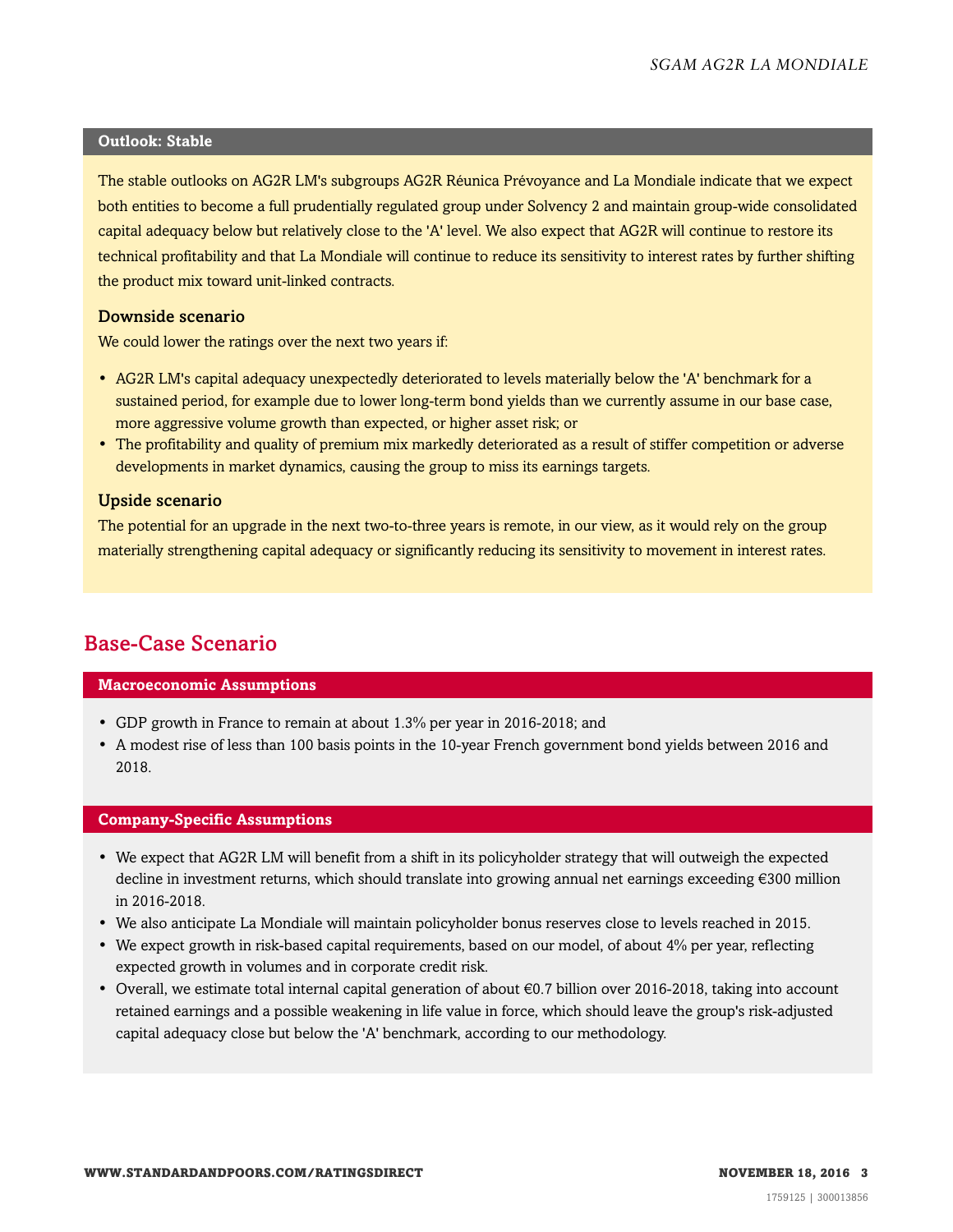## **Key Metrics**

| <b>Key Metrics</b>                   |                          |                          |                          |                          |                |
|--------------------------------------|--------------------------|--------------------------|--------------------------|--------------------------|----------------|
|                                      | 2017F                    | 2016F                    | 2015                     | 2014                     | 2013           |
| Gross premiums written (Mil. $\in$ ) | >10,500                  | >10,500                  | 10,215                   | 10,541                   | 9,221          |
| Net income (Mil. $\in$ )             | >300                     | >300                     | 299                      | 309                      | 243            |
| Return on shareholders' equity (%)   | >6                       | >6                       | 6.1                      | 7.4                      | 6.7            |
| $P/C$ net combined ratio $(\%)$      | < 105                    | < 106                    | 108.2                    | 106.7                    | 117.2          |
| Net investment yield $(\%)$          | >2.7                     | >3                       | 4.3                      | 3.4                      | 3.8            |
| S&P capital adequacy                 | <b>Moderately Strong</b> | <b>Moderately Strong</b> | <b>Moderately Strong</b> | <b>Moderately Strong</b> | Upper Adequate |
| Financial leverage                   | 20                       | 20                       | 17.6                     | 17.8                     | 15.3           |

F--Forecast. P/C--Property and casualty.

## <span id="page-3-0"></span>Company Description

AG2R LM reported €10.3 billion in GPW at year-end 2015. This includes contributions from the two subgroups, La Mondiale, a mutual group, and AG2R Réunica Prévoyance, a protection and health group.

| <b>Group Gross Premium Written (GPW) by Business line</b> |      |      |      |      |      |  |  |
|-----------------------------------------------------------|------|------|------|------|------|--|--|
| <b>Euro Billion</b>                                       | 2015 | 2014 | 2013 | 2012 | 2011 |  |  |
| Life Savings                                              | 4.8  | 5.8  | 4.9  | 4.0  | 3.6  |  |  |
| Life Pension                                              | 1.9  | 1.8  | 1.8  | 2.0  | 1.5  |  |  |
| Health                                                    | 2.1  | 1.8  | 1.4  | 1.3  | 1.2  |  |  |
| Protection & Long-term care                               | 1.5  | 1.2  | 1.2  | 1.1  | 1.1  |  |  |
| <b>Total Group GPW</b>                                    | 10.3 | 10.6 | 9.3  | 8.4  | 74   |  |  |

Since 2008, AG2R LM has operated as a "Société de Groupe d'Assurance Mutuelle" (SGAM), a French legal framework that allows mutual and nonprofit insurers to create operational and financial solidarity links, and to act in group structures. AG2R LM has a common management, an aligned strategy, and multiple cross-company projects implemented over the years to align the entities' commercial approaches.

The La Mondiale subgroup is headed by La Mondiale (A-/Stable), a 100-year-old French insurer specialized in life insurance. La Mondiale sells pension products to independent workers and savings products to high-net-worth individuals through its subsidiaries, France-based La Mondiale Partenaire (not rated) and Luxembourg-based La Mondiale Europartner (not rated). Arial, La Mondiale's subsidiary for group pensions for the private sector has become a joint-venture with CNP Assurances (A/Stable).

AG2R subgroup's largest entity is AG2R Prévoyance (A-/Stable), a 70-year-old nonprofit protection institution "Institution de Prévoyance" specialized in renewable term covers, protection (including disability and workers' compensation) and group health. The subgroup also comprises individual health mutuals, and integrated Réunica in 2015, another nonprofit protection institution.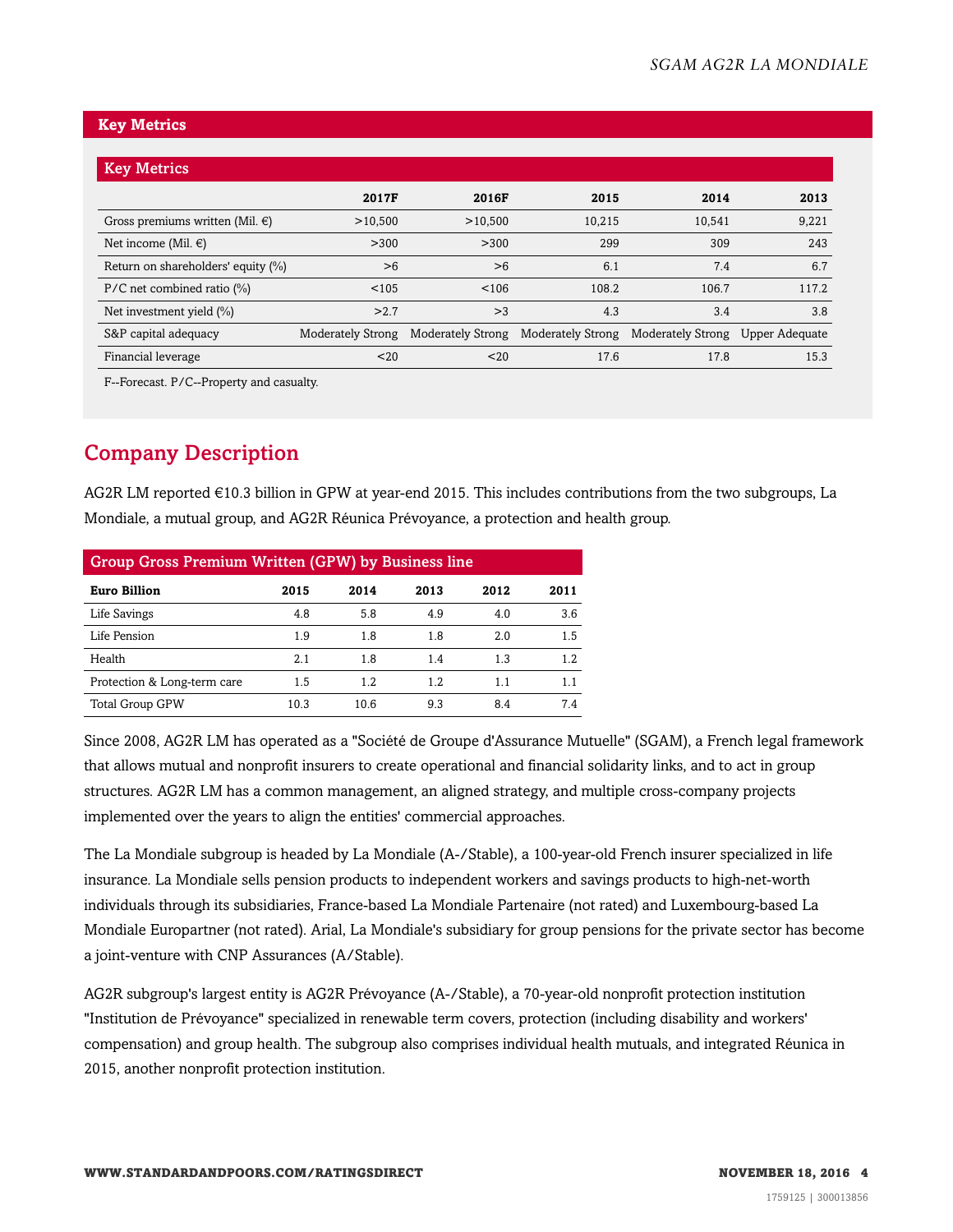AG2R LM is also one of the main groups in France managing the compulsory, complementary pension schemes for private-sector employees (so-called ARRCO and AGIRC schemes). The merger with Réunica significantly enlarged this activity to about €16 billion in funds collected annually. While this administrative activity is segregated from the insurance balance sheet and carries no risk for AG2R LM, it does, however, underline the important social role of AG2R LM in managing French workers health and pensions.

## Insurance industry and country risk: Low risk, reflecting that on France

We apply our French life insurance industry and country risk assessment (IICRA), which we view as low risk, owing to AG2R LM's large exposure to French pension and savings business, as well as the individual and group health businesses. We include the French health business in our view of France's life IICRA.

We have not explicitly assessed Luxembourg's life IICRA, but we assume that La Mondiale is exposed to risks closely linked to those we assess for the French life IICRA, as products are tailored and managed in the same way as products distributed in France, with similar tax treatment and policyholder clientele.

| <b>Industry And Country Risk</b> |     |                        |
|----------------------------------|-----|------------------------|
| Insurance sector                 |     | IICRA Business mix (%) |
| France life                      | 2 Q | 100                    |
| Weighted-average IICRA           | 2.0 |                        |

**Table 1**

## Competitive position: Strong, a diversified product offer backed by multi-brand approach

Our view of AG2R LM's strong competitive position is supported by its diversified set of product lines, including pensions, savings, group and individual protection, group and individual health, and long-term care. AG2R LM channels its products through complementary distribution vehicles, including proprietary salaried network, private banks, and brokers.

On the La Mondiale subgroup side, the relatively low aggregate market share masks an established leading position in its strategically chosen niches, namely high-net-worth savings, the Madelin pensions, and group pensions. In these segments, La Mondiale has leading positions because it ranks No. 2 both in the self-employed pension plans (called "Loi Madelin") and in group pensions through Arial. CNP Assurances took a 40% stake in Arial in 2016, which will pool both parent insurers' commercial teams to become the leader in group pensions in France.

La Mondiale Partenaire and La Mondiale Europartner's affluent client base has also allowed the group to significantly outperform the market in terms of unit-linked (UL) savings, which we consider to be more profitable products for insurers. UL accounted for about 30% of its life reserves, compared with 15% for the French life market.

On the AG2R Réunica Prévoyance side, the multi-professional focus and large scale are key competitive differentiators within a market that is undergoing deep regulatory changes. AG2R Réunica Prévoyance writes group-term and workers' compensation disability insurance for 59 professional sectors, and has access to a large population of 6.5 million insured. Further solidifying AG2R Réunica Prévoyance's position is AG2R LM's ability to integrate smaller players, such as Réunica.

We believe AG2R LM is well-placed to manage the reshuffle in the health and protection sector from the Accord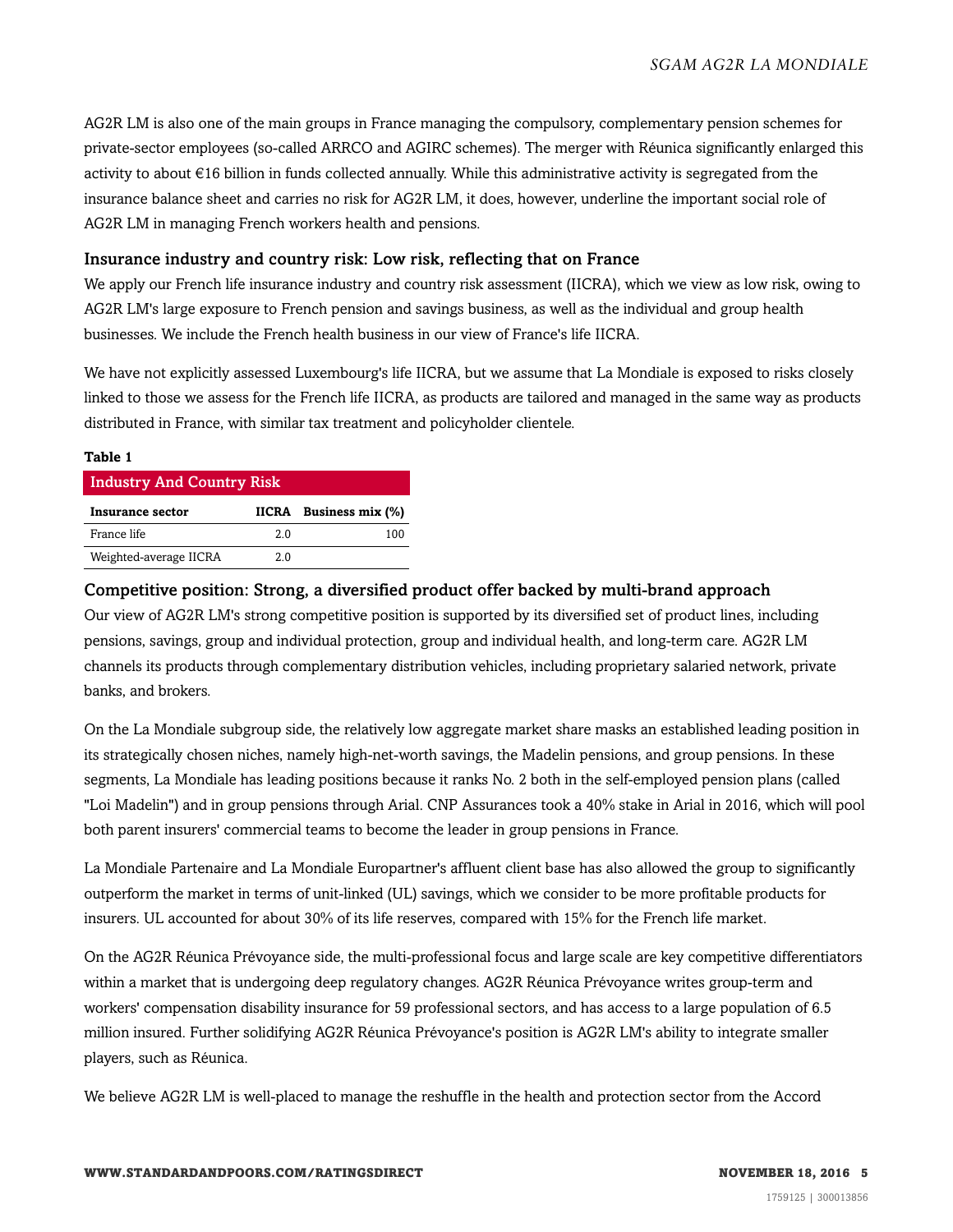National Interprofessionnel (ANI). Although the liberalization of the insurer selection process for group term and disability coverage is virtually opening the doors to all insurers, the introduction with the ANI of mandatory group health coverage for small companies in 2016 has created compensating effects. In particular, we believe that AG2R Réunica Prévoyance's capacity to offer competitively priced packages that combine several types of coverages in a single relationship remains an attractive option for very small companies. In addition, we observe that AG2R has begun to reduce the high loss ratios in group protection through portfolio restructuring and price increases and expect AG2R to pursue this trend in the next three years.

### **Table 2**

| <b>Competitive Position</b>           |                        |        |       |       |        |  |  |
|---------------------------------------|------------------------|--------|-------|-------|--------|--|--|
|                                       | --Year ended Dec. 31-- |        |       |       |        |  |  |
| (Mil. $\in$ )                         | 2015                   | 2014   | 2013  | 2012  | 2011   |  |  |
| Gross premiums written                | 10,215                 | 10,541 | 9,221 | 8,444 | 7,346  |  |  |
| Change in gross premiums written (%)  | (3.1)                  | 14.3   | 9.2   | 15.0  | (8.8)  |  |  |
| Net premiums written                  | 9336                   | 9781   | 8081  | 7545  | 6548   |  |  |
| Change in net premiums written (%)    | (4.5)                  | 21.0   | 7.1   | 15.2  | (10.1) |  |  |
| Total assets under management         | 92366                  | 87211  | 74867 | 68277 | 59011  |  |  |
| Growth in assets under management (%) | 5.9                    | 16.5   | 9.7   | 15.7  | 5.3    |  |  |
| Reinsurance utilization (%)           | 8.6                    | 7.2    | 12.4  | 10.6  | 10.9   |  |  |
| <b>Business Segment (% of GPW)</b>    |                        |        |       |       |        |  |  |
| Life/health                           | 70.3                   | 76.3   | 77.2  | 81.5  | 79.3   |  |  |
| P/C                                   | 29.7                   | 23.7   | 23.0  | 23.5  | 25.7   |  |  |
| Other                                 | 0.0                    | 0.0    | (0.2) | (5.0) | (5.0)  |  |  |

## <span id="page-5-0"></span>Financial Risk Profile: Upper Adequate

## Capital and earnings: Moderately strong, largely supported by its capital position

We expect AG2R LM's capital and earnings to remain in the moderately strong range in the next two years, a level we deem supportive for the current rating on AG2R LM. This means we expect risk-adjusted capital adequacy to position close but still slightly below the 'A' benchmark, according to our methodology.

We also consider it highly likely that the French regulator will assess AG2R LM as a "prudentially regulated group", once AG2R LM finalizes the integration of the governance framework of all its affiliates. Notably, this would allow greater use of internal reinsurance to balance capital needs between the subgroups. We also view positively the increase in 2015 of the automatic solidarity links between AG2R Réunica Prévoyance and La Mondiale to 30% of shareholders' equity from 10% previously.

Our expectation of an overall growth rate in capital requirements of 4%- in the next three years reflects our view that La Mondiale will continue to expand at above-average market rates. This reflects a business necessity to increase volumes in the face of structurally declining investment margins. It also allows La Mondiale to further dilute the weight of general account policies with relatively high guaranteed rates, which mainly stem from its individual supplementary pension business.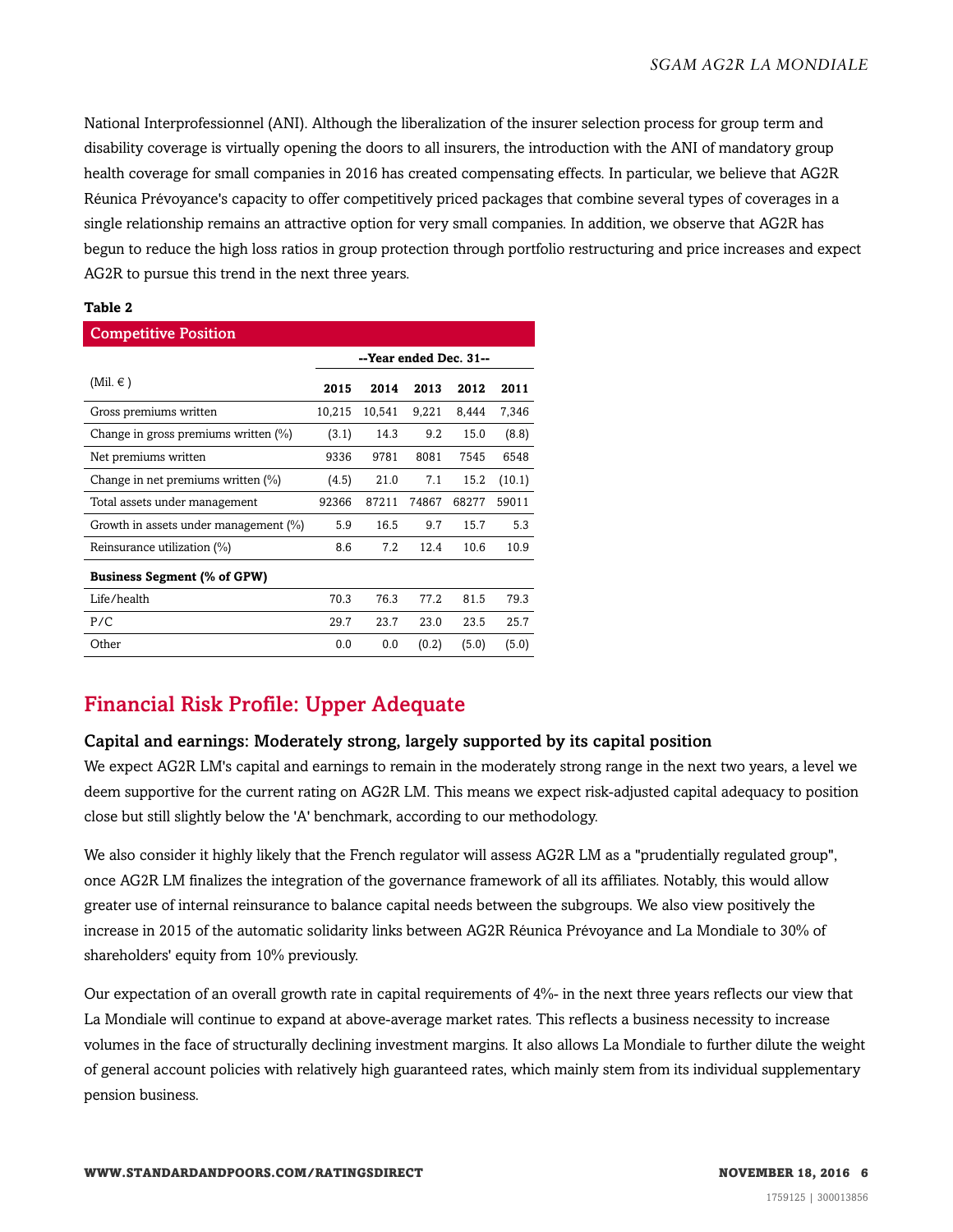Our base-case assumption for AG2R LM includes total internal capital generation of about €0.7 billion over 2016-2018. Our assessment of capital adequacy includes adjustments, such as the group's unrealized gains on real estate assets, policyholder bonus reserves, and value-in-force (VIF). While the very low interest rates should negatively affect VIF and investment yields, we expect that further declines in life insurance policyholder crediting rates will support AG2R LM's profits. We also expect La Mondiale to maintain a strong buffer of policyholder bonus reserves (PPE) of about 3% of general account life reserves, a level reached at the end of 2015. Substantial increase in 2015 of PPE was facilitated by the unwinding of forward derivative contracts, for which the gains were directly accounted in PPE.

We believe that the group's reliance on soft forms of capital (VIF, unrealized gains, and hybrid capital represented close to one-half of total adjusted capital [TAC] at year-end 2015) will increase its susceptibility to market fluctuations.

The combined group AG2R-La Mondiale posted a combined Solvency 2 ratio (Standard formula), of 196% and 120% without transitionals. The Solvency 2 ratio without transitionals was lower than estimated in 2014) mainly due to lower interest rates and model adjustments. AG2R-LM is targetting a Solvency 2 ratio without transitionals of 150% by 2020.

#### **Table 3**

| Capital                        |        |                             |                        |      |      |
|--------------------------------|--------|-----------------------------|------------------------|------|------|
|                                |        |                             | --Year ended Dec. 31-- |      |      |
| $(Mil. \in)$                   | 2015   | 2014                        | 2013                   | 2012 | 2011 |
| Common equity                  | 5257.0 | 4622.0 3732.0 3546.7 2780.3 |                        |      |      |
| Change in common equity $(\%)$ | 13.7   | 23.8                        | 5.2                    | 276  | 5.4  |

#### **Table 4**

| Earnings                                           |       |                        |       |       |       |
|----------------------------------------------------|-------|------------------------|-------|-------|-------|
|                                                    |       | --Year ended Dec. 31-- |       |       |       |
| (Mil. $\in$ )                                      | 2015  | 2014                   | 2013  | 2012  | 2011  |
| Total revenues                                     | 11369 | 11830                  | 10091 | 9539  | 8463  |
| Net income                                         | 299   | 309                    | 243   | 327   | 242   |
| Return on Shareholders' Equity (reported) (%)      | 6.1   | 7.4                    | 6.7   | 10.4  | 8.9   |
| $P/C$ : Net expense ratio $(\%)$                   | 18.6  | 17.4                   | 19.6  | 19.6  | 17.5  |
| $P/C$ : Net loss ratio $(\%)$                      | 89.7  | 89.3                   | 97.6  | 95.2  | 93.8  |
| $P/C$ : Net combined ratio $(\%)$                  | 108.2 | 106.7                  | 117.1 | 114.9 | 111.2 |
| Life: Prebonus pretax earnings/total assets $(\%)$ | 2.8   | 3.6                    | 2.5   | 3.4   | 3.2   |
| Life: Net expense ratio $(\%)$                     | 6.1   | 5.5                    | 7.6   | 7.2   | 7.1   |

## Risk position: Higher-than-average volatility, higher-than-peers' share of long-term guaranteed pension liabilities

AG2R LM's risk position is moderate, in our opinion, reflecting the potential volatility to earnings and capital deriving from the group's sensitivity to interest rates.

The sensitivity to interest rates derives from La Mondiale's relatively high share of the VIF in its TAC as well as the significant amount of long-term pension liabilities with guarantees. We calculate the general account pension liabilities amounted to about 25% of AG2R LM's total technical reserves at end-2015 (see chart below) and a majority of which carry minimum guaranteed returns.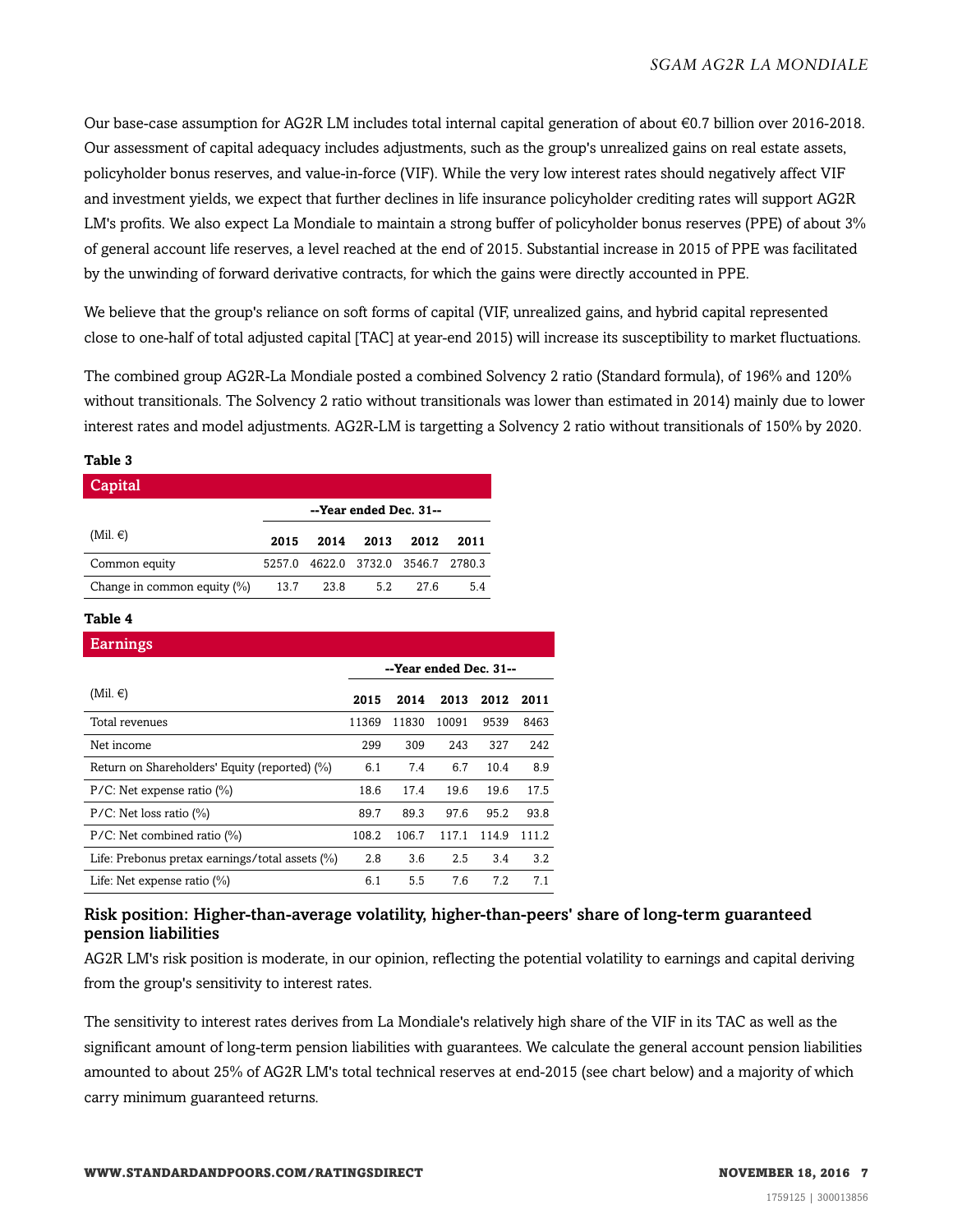#### **Chart 1**



AG2R LM's risk management is taking steps to mitigate the negative impact of low interest rates. AG2R LM is taking action to limit the increase in guaranteed commitments, has lowered its overall appetite for volume growth, and is gradually its changing product mix toward one that is more unit-linked. In 2015, the decline in La Mondiale's premiums included a significant shift to growth in unit-linked contracts against a fall in premium from traditional life insurance.

We also observe that the investment in higher-risk assets (equities, real estate, speculative-grade bonds, and loans) has slightly declined relative to AG2R LM's consolidated capital base. Overall credit risk is in line with peers, with an average rating in the upper 'A' range on the total bond portfolio at year-end 2015.

| tavic J                                                            |          |         |                            |         |          |
|--------------------------------------------------------------------|----------|---------|----------------------------|---------|----------|
| <b>Risk Position</b>                                               |          |         |                            |         |          |
|                                                                    |          |         | --Year ended Dec. 31--     |         |          |
| (Mil. $\in$ )                                                      | 2015     | 2014    | 2013                       | 2012    | 2011     |
| Total invested assets                                              | 92.365.5 |         | 87,211.5 74,867.2 68,277.3 |         | 59.011.4 |
| Net investment income                                              | 1.872.3  | 1.918.7 | 1.892.0                    | 1.882.1 | 1,825.4  |
| Net investment yield $(\% )$                                       | 2.7      | 3.1     | 3.4                        | 3.8     | 4.2      |
| Net investment yield including realized capital gains/(losses) (%) | 4.3      | 3.4     | 3.8                        | 5.2     | 4.9      |

## **Table 5**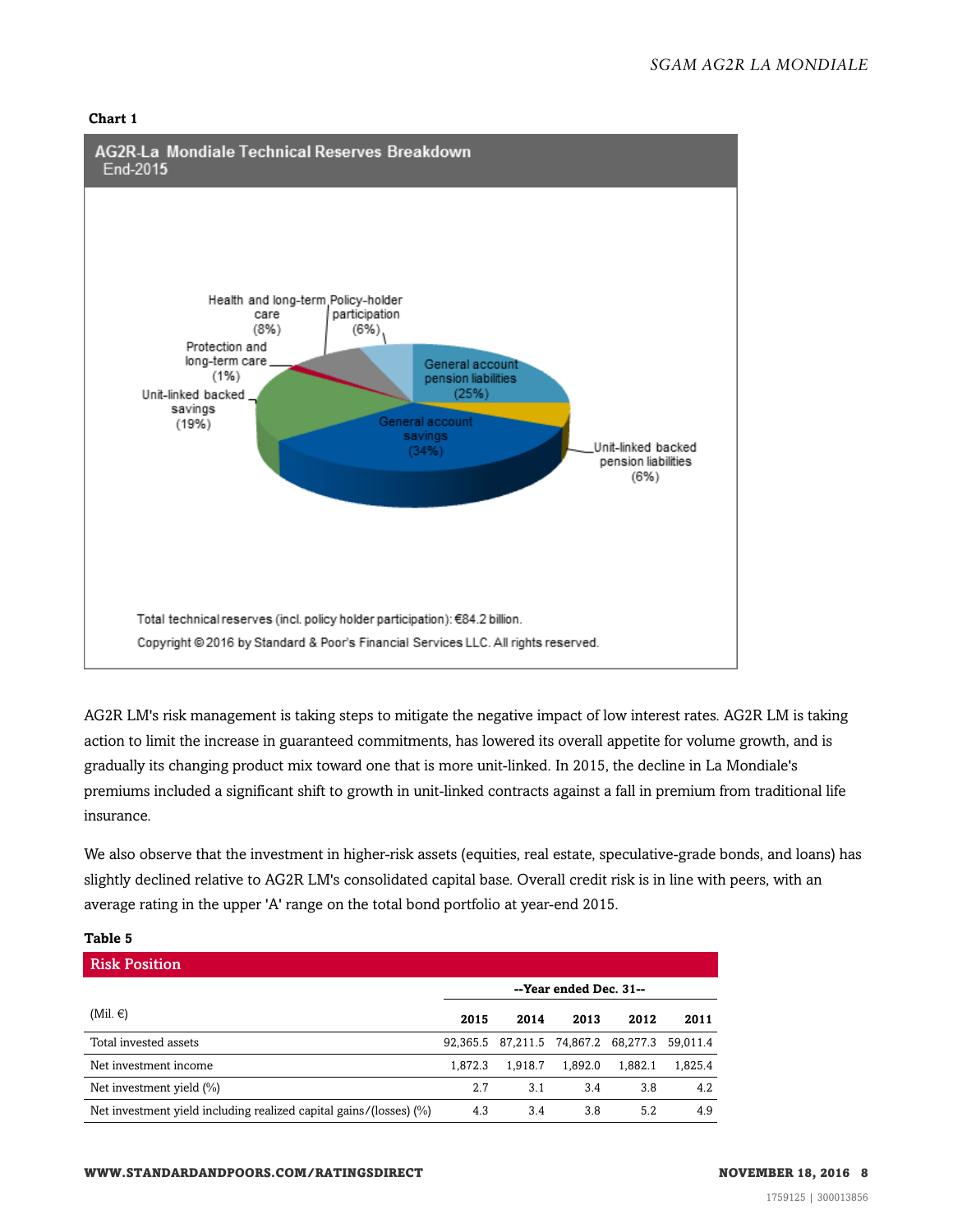#### **Table 5**

| <b>Risk Position (cont.)</b>         |                        |      |      |      |      |
|--------------------------------------|------------------------|------|------|------|------|
|                                      | --Year ended Dec. 31-- |      |      |      |      |
| $(Mil. \epsilon)$                    | 2015                   | 2014 | 2013 | 2012 | 2011 |
| Investment portfolio composition (%) |                        |      |      |      |      |
| Cash and short-term investments      | 0.6                    | 0.4  | 0.8  | 0.7  | 0.4  |
| <b>Bonds</b>                         | 77.4                   | 78.8 | 78.5 | 79.7 | 79.8 |
| Equity investments                   | 11.1                   | 10.2 | 10.1 | 9.5  | 9.2  |
| Real estate                          | 3.8                    | 3.7  | 4.0  | 4.4  | 5.1  |
| Mortgages                            |                        |      | N/A  | N/A  | N/A  |
| Loans                                | 7.1                    | 6.8  | 6.6  | 5.6  | 5.5  |
| Investments in affiliates            | 0.0                    | 0.0  | N/A  | N/A  | N/A  |

N/A--Not applicable.

## Financial flexibility: Adequate

Our view of AG2R LM's financial flexibility as adequate is supported both by La Mondiale's proven access to the debt market and the absence of dividend distribution due to the group's mutual status.

Following the last hybrid debt issue made in December 2014, total financial debt has increased to €1.7 billion from €1.1 billion at year-end 2013. The negative impact on the operational financial leverage and fixed-charge cover ratio was mitigated by the increase in earnings and capital in 2015.

We do not expect the group to materially increase it recourse to institutional debt financing in the coming three years as in the past three years. We therefore expect a financial leverage ratio over 2016-2018 of less than 20% and a fixed-charge cover ratio between 5x and 6x, which is in line with our adequate assessment.

In September 2016, SGAM AG2R La Mondiale obtained the authorization to issue mutualist certificates, which are perpetual instruments akin to equities and accounted as Tier 1 instruments by the French regulator, and offer a return, generally below that of hybrid debt instruments. These will be gradually issued to the mutualist clients in small amounts, and as such are not expected to negatively impact financial leverage or fixed-charge cover.

Previous limitation on eligibility of subordinated debt under Solvency I has disappeared with the implementation Solvency II since January 2016.

#### **Table 6**

| <b>Financial Flexibility</b> |     |                     |                          |      |
|------------------------------|-----|---------------------|--------------------------|------|
|                              |     |                     | --Year ended Dec. 31--   |      |
|                              |     |                     | 2015 2014 2013 2012 2011 |      |
| Fixed-charge coverage (x)    | 5.2 | 6.8 7.6             | 15.6                     | 12.1 |
| Financial leverage (%)       |     | 17.6 17.8 15.3 13.9 |                          | 13.2 |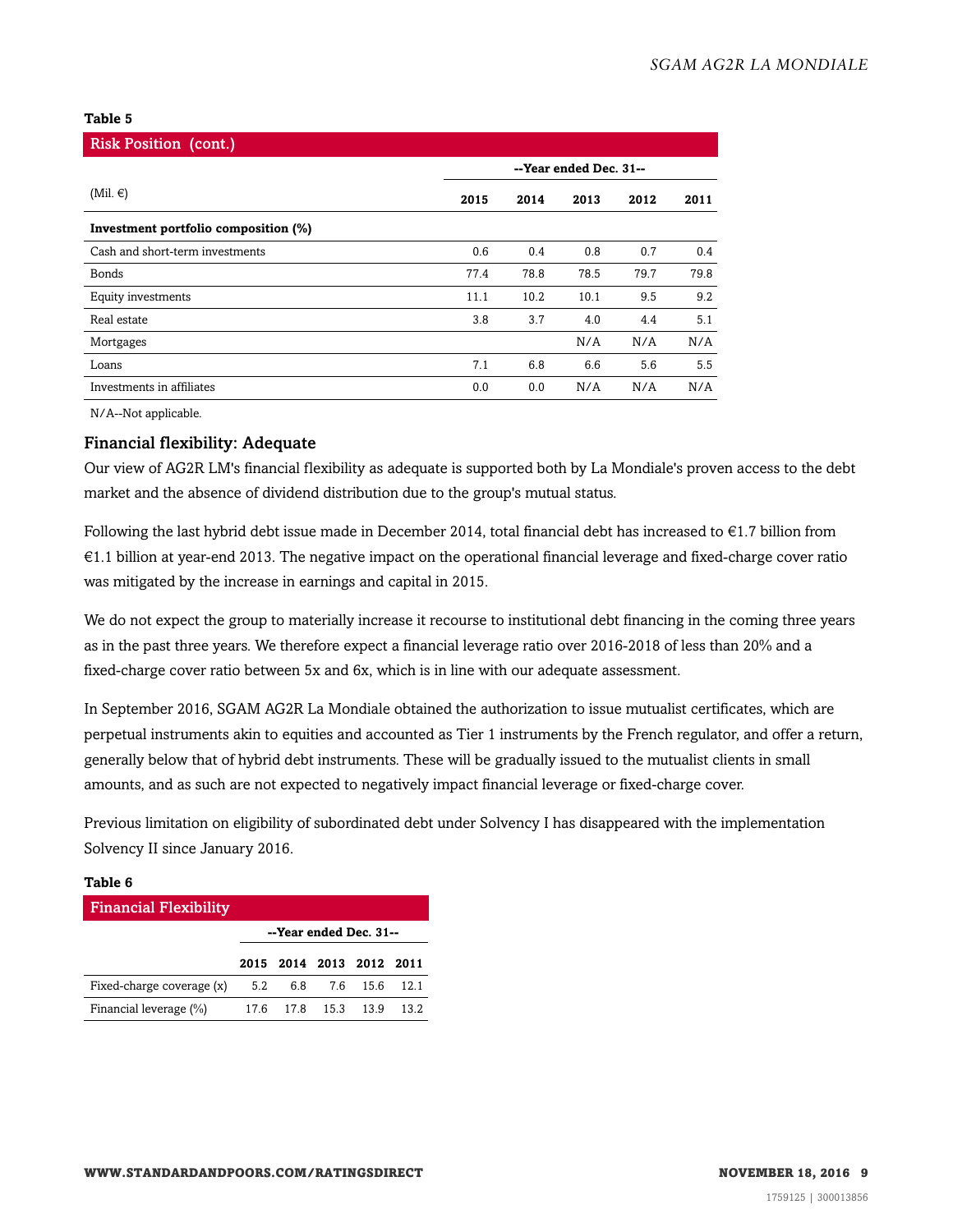## <span id="page-9-0"></span>Other Assessments

We regard AG2R LM group's enterprise risk management (ERM) and management and governance practices as neutral rating factors.

## Enterprise risk management: Adequate

The ERM of La Mondiale and AG2R Réunica Prévoyance has been centralized over the past few years. We consider that the group has a holistic view of the risks of the different business lines and the group's risk management culture, and controls are in line with our overall adequate assessment.. We consider ERM to be of high importance to the ratings, owing to the company's asset-liability mismatch, mostly stemming from its long duration pension business liabilities.

## Management and Governance: Satisfactory

We view positively the group's management expertise and depth and breadth, as well as its strategic planning and ability to convert its strategy into actions. We view AG2R LM's strategy as focused, because it builds on the group's complementary expertise, which is likely to continue helping the group to maintain its stable business profile.

## Liquidity: Exceptional

We believe AG2R LM has exceptional liquidity, sustained highly liquid assets, and positive net inflows. The group's pension business, at 31% of liabilities, which cannot be surrendered voluntarily, is positive for its liquidity, in our view.

Should any cash needs arise, we believe that AG2R LM's investment assets are highly marketable and could provide liquidity.

## <span id="page-9-1"></span>Accounting Considerations

We base our analysis of AG2R LM on the consolidated accounts of the SGAM.

AG2R LM reports according to International Financial Reporting Standards (IFRS). Starting from the published figures, we perform certain adjustments in forming our opinion on capital adequacy and operating performance. These include particularly eligible hybrid capital not recognized as equity under IFRS, unrealized capital gains on property assets, and an adjustment for the VIF. Our assessment of operating performance relies on published information and unpublished figures, such as La Mondiale's internal calculation of embedded value.

## <span id="page-9-2"></span>Related Criteria And Research

- General Criteria: Methodology: Management And Governance Credit Factors For Corporate Entities And Insurers November 13, 2012
- General Criteria: Group Rating Methodology November 19, 2013
- Criteria Insurance General: Hybrid Capital Handbook: September 2008 Edition September 15, 2008
- Criteria Insurance General: Enterprise Risk Management May 07, 2013
- Criteria Insurance General: Insurers: Rating Methodology May 07, 2013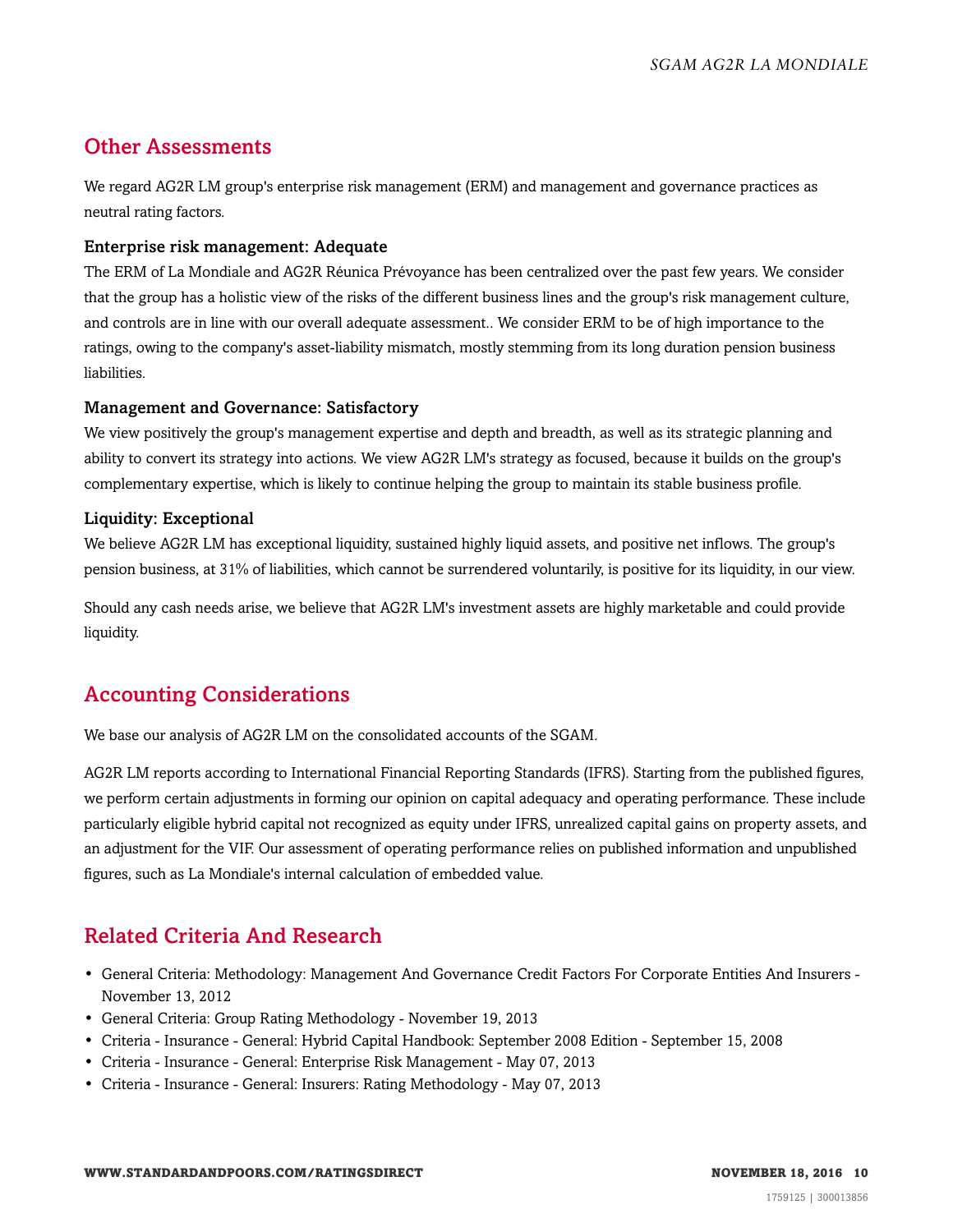- Criteria Insurance General: Refined Methodology And Assumptions For Analyzing Insurer Capital Adequacy Using The Risk-Based Insurance Capital Model - June 07, 2010
- General Criteria: Use Of CreditWatch And Outlooks September 14, 20

| Ratings Detail (As Of November 18, 2016)        |              |
|-------------------------------------------------|--------------|
| <b>Operating Company Covered By This Report</b> |              |
| La Mondiale                                     |              |
| <b>Financial Strength Rating</b>                |              |
| Local Currency                                  | A-/Stable/-- |
| <b>Counterparty Credit Rating</b>               | A-/Stable/-- |
| Junior Subordinated                             | <b>BBB</b>   |
| <b>Related Entities</b>                         |              |
| <b>AG2R REUNICA Prevoyance</b>                  |              |
| Financial Strength Rating                       |              |
| Local Currency                                  | A-/Stable/-- |
| <b>Issuer Credit Rating</b>                     |              |
| Local Currency                                  | A-/Stable/-- |
| <b>PRIMA</b>                                    |              |
| <b>Financial Strength Rating</b>                |              |
| Local Currency                                  | A-/Stable/-- |
| <b>Issuer Credit Rating</b>                     |              |
| Local Currency                                  | A-/Stable/-- |
| <b>Domicile</b>                                 | France       |

\*Unless otherwise noted, all ratings in this report are global scale ratings. S&P Global Ratings' credit ratings on the global scale are comparable across countries. S&P Global Ratings' credit ratings on a national scale are relative to obligors or obligations within that specific country. Issue and debt ratings could include debt guaranteed by another entity, and rated debt that an entity guarantees.

## **Additional Contact:**

Insurance Ratings Europe; InsuranceInteractive\_Europe@spglobal.com